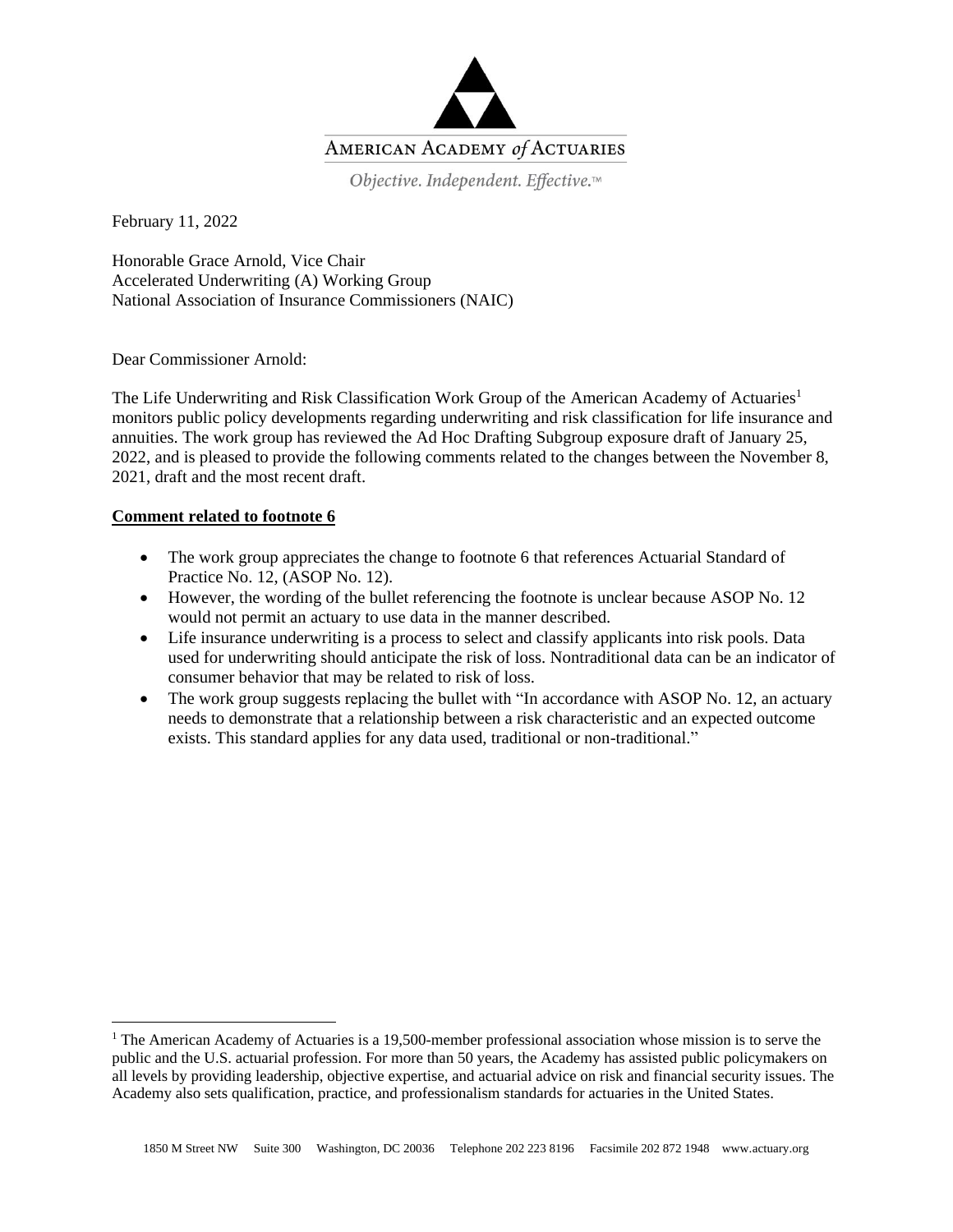## **Comment related to Recommendations**

## Recommendations (page 4)

This section pertains to the bulk of our previously applied comments<sup>2</sup> and applies to providers in the marketplace.

- In general, the points in this section are sound concepts.
- The first four bullets include aspirational goals and actuaries work hard to reach those. Some may be challenging to implement from a practical standpoint. The NAIC's working group could expand upon the bullets related to predictive models to guide the industry in producing acceptable demonstrations of desired outcomes when using data and predictive models.
- The last four bullets are consistent with existing requirements, with the exception of the reference to rate reviews in the final bullet, which are not part of existing regulatory requirements for life insurance.

## Recommendations section (begins on page 6)

This section could be complete with only the first paragraph and the bottom two paragraphs, which provide the general recommendations to regulators, insurers, and vendors. The bulleted lists in the middle indicate they are related to regulators' and form reviewers' current responsibilities, but they do not accurately reflect those responsibilities.

- The section related to examiners appears to be similar to what is done today in market conduct exams. Today, market conduct exams assess compliance with underwriting practices and guidelines, but this is not part of any initial submission of policy forms.
	- o The exception is the reference to "initial submission of policy rates." Policy rates are not filed or reviewed for life insurance.
	- o Is confirming the proper use of the data elements intended to be beyond existing techniques?
	- o Life insurance companies are required to provide adverse action letters. The Fair Credit Reporting Act (FCRA) requires data to be provided to the applicant and a subsequent opportunity to correct erroneous data. Is the second bullet intended to expand upon adverse action letters?
	- o An examiner's request for information about source data would need to be kept confidential to avoid limiting the ability of companies to use proprietary data.
- The section related to form and rate reviewers would be new requirements.
	- o This appears to be a large expansion of the authority for form reviewers. There are no rate reviews for life insurance.
	- o Filings are public information.
	- o Underwriting guidelines are not currently filed for life insurance.

The work group is ready to support your efforts to refine this paper and recommends an extended comment period to provide a more robust and nuanced review.

If you have any questions or would like further dialogue on these topics, please contact Khloe Greenwood, the Academy's life policy analyst, at [greenwood@actuary.org.](mailto:greenwood@actuary.org)

<sup>&</sup>lt;sup>2</sup> "In general, we believe the recommendations contained in the paper are sound concepts. However, we note that some of the recommendations may be challenging to implement from a practical standpoint and others may require more detail to assure that they support the working group's charge related to the use of external data and data analytics in accelerated life underwriting."